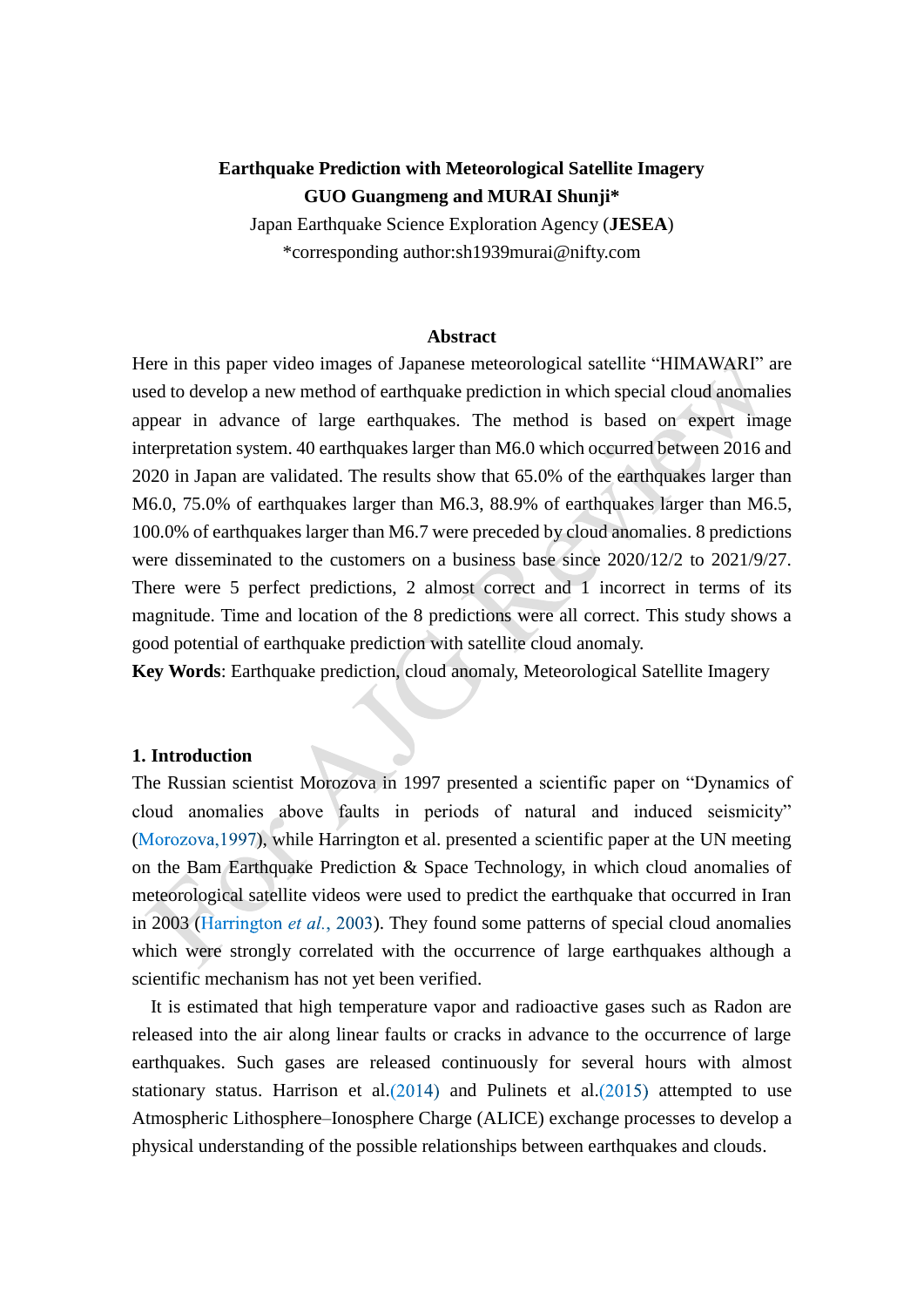Though the cloud anomalies method is thought to be useful for the earthquake prediction, the validation study has not yet been done because there were few occurrences of earthquake in ordinary countries and regions. However, as Japan is an earthquake prone country with frequent occurrences of large earthquakes and has launched a meteorological satellite "HIMAWARI" from which video data are available free of charge, the authors have undertaken validation research on the correlation between cloud anomalies and 40 earthquakes larger than Magnitude 6.0 that occurred between 2016 to 2020.

The Japanese company JESEA, for which the authors are research employees, is distributing "Weekly MEGA Earthquake Prediction" to about 40,000 customers. JESEA has already distributed eight early pinpointed predictions and warnings of impending earthquakes, which show clearly "when" (within no more than one month), "where" (near cloud anomalies) and "Scale" (Magnitude), since December 2020. Out of the eight pinpointed predictions, five were correct in terms of when, where and scale, two almost correct and one incorrect only in terms of the scale. This prediction record is the first successful early warning business service, for not only Japan but also for the world.

### **2.Method of Expert based Image Interpretation**

- Step 1: download the daily video images with 1 hour intervals of Japan islands from the archive of meteorological satellite "HIMAWARI".
- Step 2: inspect cloud anomaly patterns as compared with normal clouds patterns and their movements.
- Step 3: judge whether or not the cloud anomaly pattern is a precursor of an earthquake. **Figure 1** shows an example of cloud anomalies that appeared on 2021/2/20, in Miyagi Offshore of East Pacific, Japan. The judgement is based on human interpretation with expert knowledge. We have developed automated pattern recognition based on artificial intelligence, but the automated judgement has not yet been reliable because we have not accumulated sufficient training sets of cloud anomaly patterns, as the variety of cloud anomalies used are very complex and diverse. The pattern is not always simple as shown in Figure 1. The final goal of the prediction process is to rescue human life by providing early warnings in advance of large earthquakes. Therefore, we do not wish to fail in capturing the cloud anomalies as the precursors of earthquakes.
- Step 4: to determine when, where and the scale of the earthquakes in terms of magnitude that may occur, based on expert knowledge such as the length of the cloud pattern, staying time etc.
- Step 5: to verify the correctness of the predictions from actual earthquake records and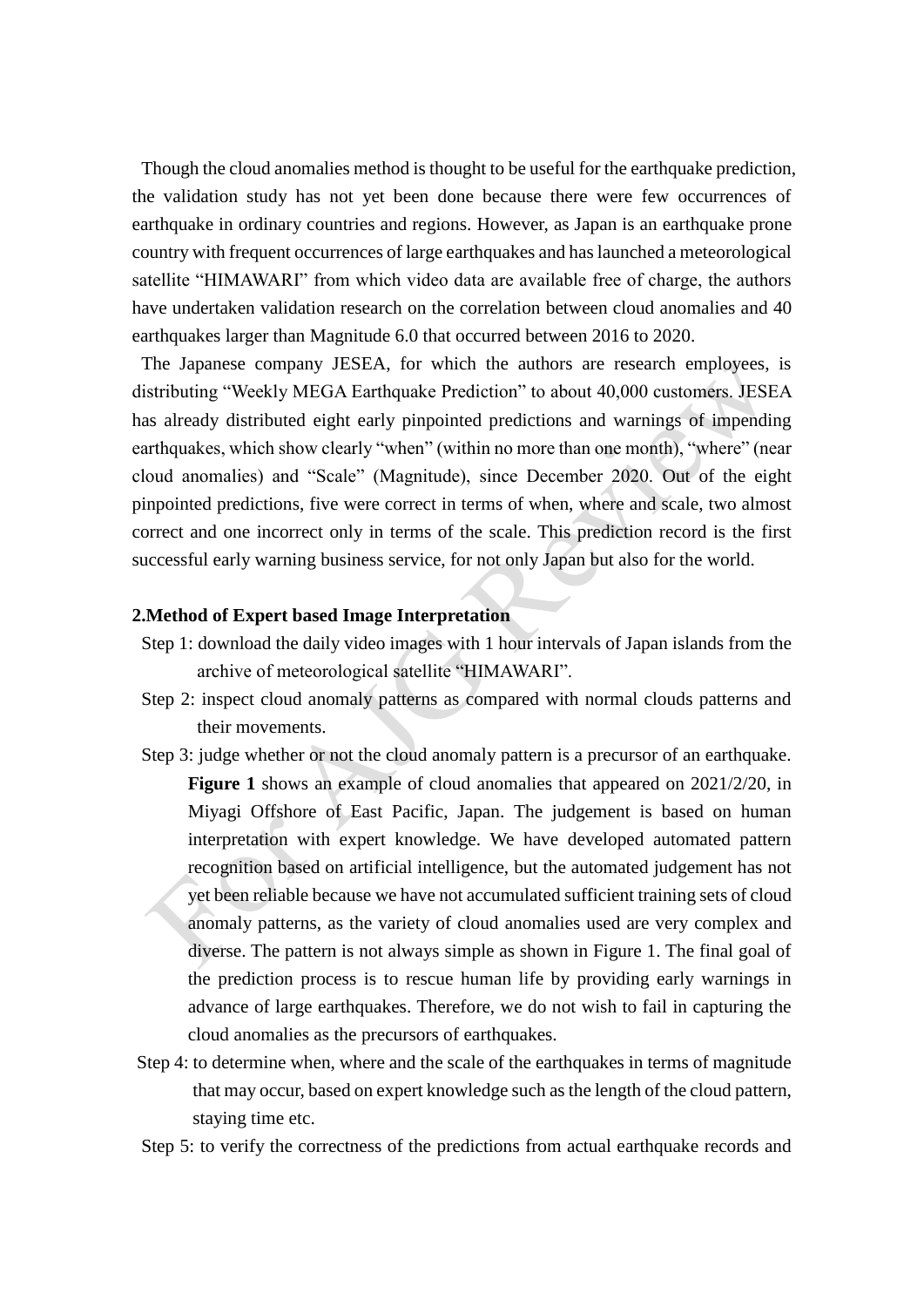reconsider or improve the expert knowledge system.

Step 6: to accumulate the prediction experience and review the prediction method.

### **3.Validation of Earthquake Prediction with Cloud Anomalies**

At first the authors would like to show a successful earthquake prediction with cloud anomaly as already shown in **Figure 1** which appeared on February  $20<sup>th</sup>$ ,  $2021$ . Two days after the cloud anomaly pattern was recognized, JESEA distributed a prediction to warn its customers "Large earthquake with M5.5~6.5 may occur in the East Japan Area before or on March 20<sup>th</sup>." Surprisingly a large earthquake with M6.9 did occur on March 20 at Miyagi Offshore with the epicenter shown in **Figure 1**. The location of the epicenter was a small distance from the cloud anomaly and the magnitude of the actual earthquake was 0.4 larger than the predicted magnitude, but it was important to have predicted in advance to the occurrence of such large earthquake with almost correct accuracy.

#### **3.1 Validation Study 1**

The authors achieved validation studies for the prediction of 40 earthquakes larger than M6.0 that occurred in Japan, based on cloud anomalies which appeared in the video images of "HIMAWARI" from 2016 to 2020. The total image number was 5years\*365days\*24=43800. The validation study was executed based on the following query: were there any cloud anomalies in the month in advance of the relevant earthquake? We checked the capture rate of the prediction from cloud anomalies as shown in **Table 1a and Table 1b.**

The prediction rate was 65% for all 40 earthquakes larger than M6.0, while the capture rate was 100.0% if larger than M6.7, 88.9% if larger than M6.5 and 75.0% if larger than M6.3. The change of the prediction rate means that the reliability of prediction is higher for the larger earthquake. The number of failed predictions is greater for the smaller earthquakes less than M6.3. We also found that some cases of smaller earthquakes were not accompanied by cloud anomalies.

The number of days for which the cloud anomaly occurred in advance of the relevant earthquake, was half month (as painted in yellow in Table1a and Table 1b) for 13 cases, within a month (as painted in light brown in Table 1a and Table 1b) for 22 cases, and over 1 month (as painted in light blue in Table 1a and Table 1b) for 4 cases. There were 14 unpredicted cases as painted in blue in Table 1a and Table 1b. It can be said that 84.6% of the total predictions were captured within a month.We also calculated the false alarms for each year. False alarm is defined as the alarms without earthquake occurrence divided by the total alarms. It is 54.7%, 50%, 40.6%, 52%, 36.6% for the year 2016 to 2020,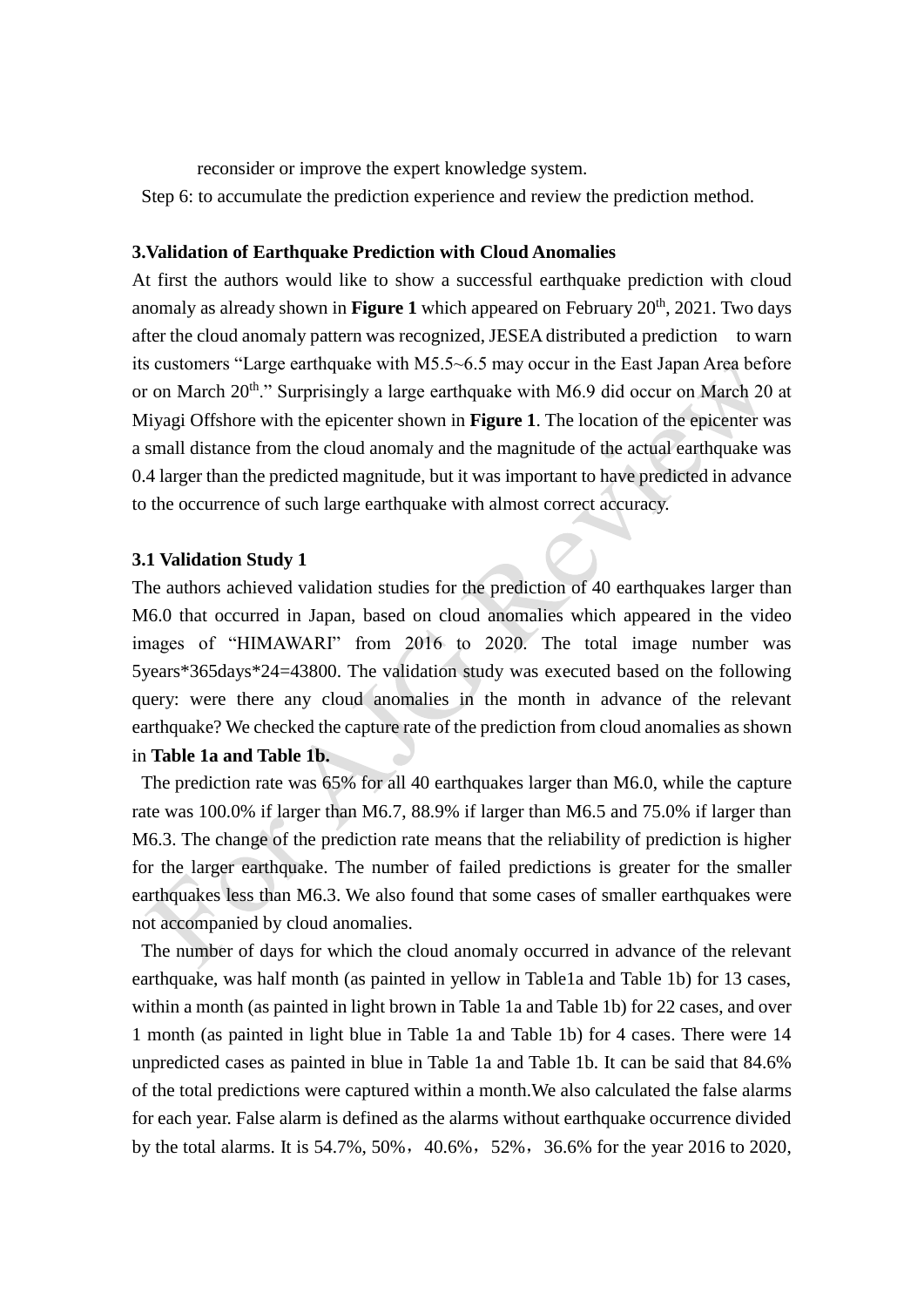and the average is 46.7%. Note that if anomalies appeared in consecutive 3 days were considered as one group of anomaly and just one alarm was issued, then the false alarm will decrease.

## **3.2 Validation Study 2**

Form 2020/12/2 to 2021/7/31 the company JESEA initiated pinpoint prediction for about 40,000 individual customers using the cloud anomalies as precursors of larger earthquakes. Hereinafter pinpoint means prediction based on the three indicators of "when", "where" and "the scale of magnitude". Eight pinpoint predictions have been disseminated to the customers as early warnings for preparedness against earthquake disasters. **Table 2** shows the results of the eight pinpoint predictions. Out of the eight predictions "when" was 7 correct and 1 almost correct as the day of occurrence was within a month and "where" were all correct. One case in terms of "the scale of magnitude" was incorrect as the error of the magnitude was more than 0.5. Two cases were "almost correct" as the error of the magnitude was within 0.5. Up to now the results of the pinpoint predictions have been highly evaluated and appreciated by the company's customers.

## **4. Conclusions and Future Prospect**

Our research shows that meteorological video imagery is useful for capturing cloud anomalies as a precursor to large earthquakes.

- 1. In order to establish more reliable prediction, a knowledge based expert system will perform better than automated pattern recognition based on artificial intelligence, since insufficient training sets of cloud anomaly patterns have been accumulated so far.
- 2. In the case of smaller earthquakes, for example smaller than M6.3 in Japan, about one third of the earthquakes are not captured in the video images of meteorological satellite. However, this would not be a major loss as the expected disasters or damages are minor in the case of smaller earthquakes.
- 3. More than 80% of the captured cloud anomalies may appear within a month of the occurrence of the associated earthquake according to the validation results.
- 4. Though there were only eight cases of early warnings and actual pinpoint prediction which were the basis of the business operations, all cases were almost successful in terms of "when" within a month, "where" near the cloud anomalies, and "magnitude scale" within an error of 0.5. According to the validations shown in Table 2, two cases out of eight cases were incorrect in terms of the magnitude scale. But the error has not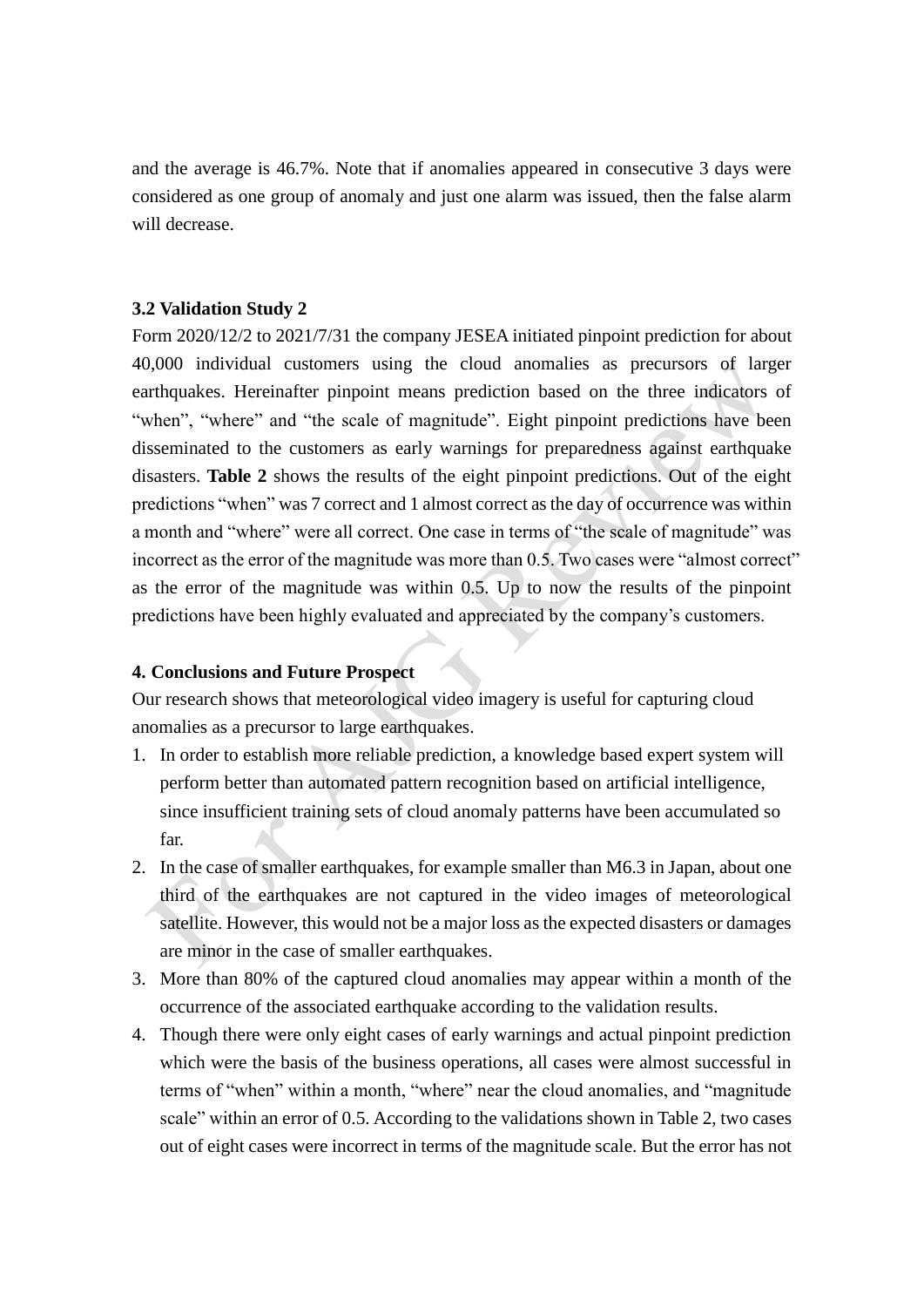had a serious impact for the company's client base.

In future when more successful prediction achievements with enough training sets accumulated, an automated cloud pattern recognition method based on artificial intelligence could be developed. As there are many other anomalies revealed except the meteorological video images, for example crustal changes derived from Global Navigation Satellite System (GNSS), infrasound anomalies (Wang etal., 2021), geomagnetic anomalies, ionospheric anomalies (Liu et al., 2004) etc., these multi anomalies could be integrated to reduce the false alarms and improve the reliability of the predictions. The authors would like to continue our efforts to improve the prediction method, expand to the Asian Region and provide well organized preparedness against tragic disasters from large earthquakes.

#### **Acknowledgement**

The authors would like to express appreciation to Prof. Em. Dr. John Trinder for his kind reviewing and editing English of the paper. We are also thankful for Mr. Toshihiro Kitta, the president of JESEA for supporting our research.

## **References**

- Harrison, R. G., Aplin, K. L., and Rycroft, M. J.(2014). Earthquake–cloud coupling through the global atmospheric electric circuit, *Nat. Hazards Earth Syst. Sci.*, 14, 773– 777, https://doi.org/10.5194/nhess-14-773-2014.
- Harrington, D. & Shou, Z. (2005). Bam Earthquake Prediction & Space Technology Journal: Seminars of the United Nations Programme on Space Applications. Selected Papers from Activities Held in 2004. United Nations, New York. ISBN 92-1-100935- 9, 39
- Liu, J. Y., Chuo, Y. J. , Shan, S. J. Tsai,Y. B., Chen, Y. I., Pulinets, S. A., Yu, S. B.(2004). Pre-earthquake ionospheric anomalies registered by continuous GPS TEC measurements. *Annales Geophysicae*, 22, 1585–1593
- Morozova, L. I. (1997). Dynamics of cloud anomalies above faults in periods of natural and induced seismicity. *Fizika Zemli*, 9, 94–96.
- Pulinets, S.A., Ouzounov, D.P., Karelin, A.V. and Davidenko, D.V. (2015). Physical Bases of the Generation of Short-Term Earthquake Precursors: A Complex Model of Ionization-Induced Geophysical Processes in the Lithosphere– Atmosphere– Ionosphere–Magnetosphere System. *Geomagnetism and Aeronomy*, 55(4):540-558.
- Wang, W., Xue, X., Chen, W., Xue, X.(2021). Study on the characteristic mechanisms of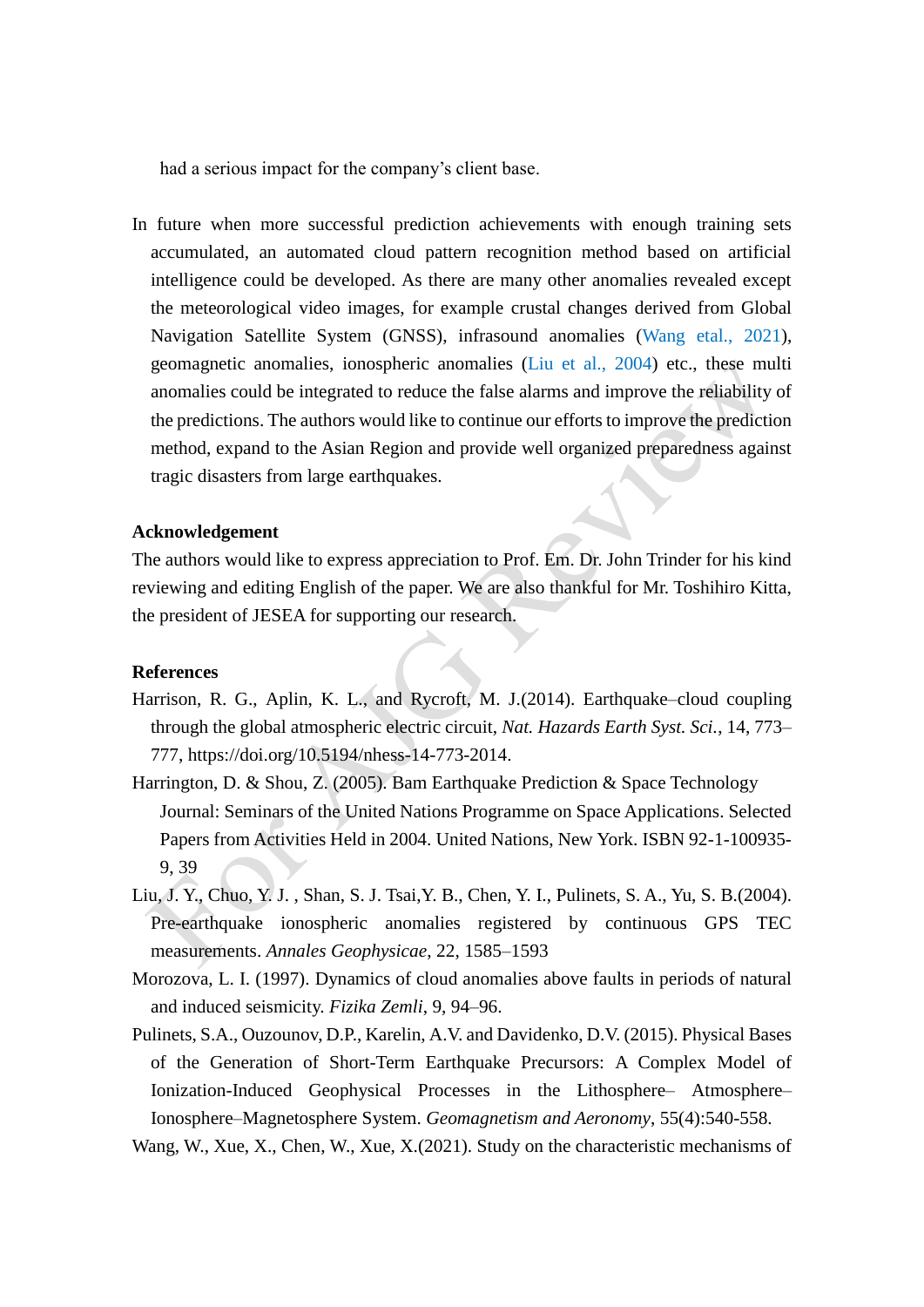infrasonic precursors during the damage process of impending earthquake sources. *PLoS ONE*, 16(10): e0257345. https://doi.org/10.1371/journal.pone.0257345



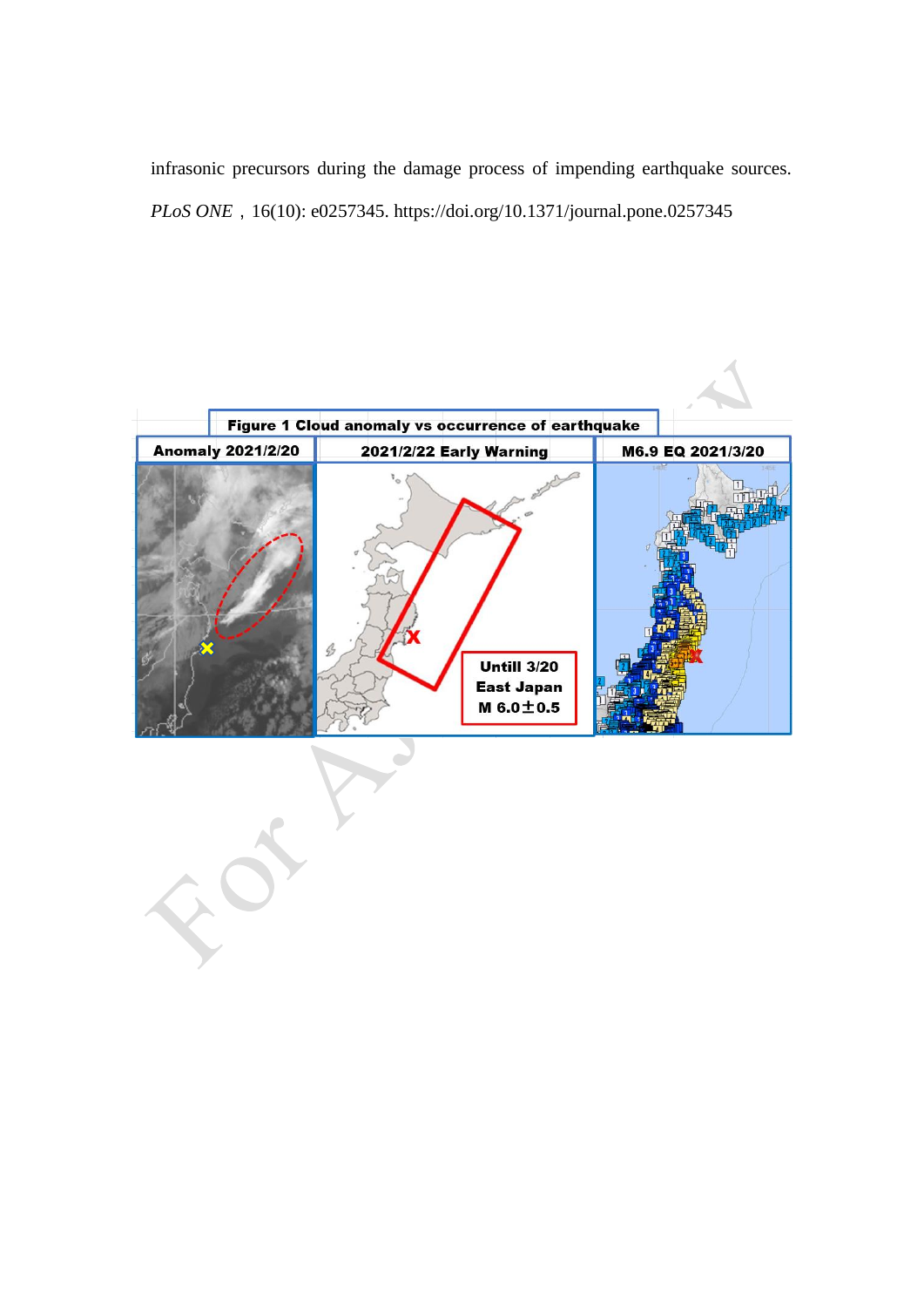| YY/MM/DD<br>М<br>Anomaly<br><b>DD</b> before<br>Earthquake<br>Captured<br>2016/11/22<br><b>Fukushima Offshore</b><br>2016/10/26<br>7.4<br>100.0<br>27<br>2016/4/16<br>7.3<br>2016/3/23<br>Kumamoto<br>24<br>100.0<br><b>Urakawa Offshore</b><br>2016/1/14<br>2015/12/25<br>20<br>100.0<br>6.7<br>Iburi middle east<br>2018/9/6<br>6.7<br>2018/8/22<br>15<br>100.0<br>2019/6/18<br>Yamagata Offshore<br>6.7<br>2019/6/17<br>$\mathbf{1}$<br>100.0<br>2016/10/21<br><b>Central Tottori</b><br>2016/10/8<br>100.0<br>6.6<br>13<br>2019/7/28<br>Mie SE Offshore<br>6.6<br>85.7<br>none<br>none<br>2016/4/1<br>Mie SE Offshore<br>6.5<br>2016/3/23<br>9<br>87.5<br>2016/4/14<br>6.5<br>2016/3/23<br>88.9<br>Kumamoto<br>22<br>2016/4/15<br>Kumamoto<br>6.4<br>2016/3/23<br>90.0<br>23<br>Sanriku Offshore<br>2016/8/20<br>2016/7/6<br>6.4<br>45<br>90.9<br>2017/5/9<br><b>Miyako Island</b><br>6.4<br>83.3<br>none<br>none<br>Fukushima Offshore<br>2019/8/4<br>6.4<br>2019/6/17<br>48<br>84.6<br>North Ibaraki<br>2016/12/28<br>2016/12/19<br>6.3<br>9<br>85.7<br>Sanriku Olffshore<br>2017/9/12<br>2017/9/21<br>6.3<br>9<br>86.7<br><b>Fukushima Offshore</b><br>2017/10/6<br>2017/10/3<br>3<br>6.3<br>87.5<br><b>East Aomori Offshore</b><br>2018/1/24<br>6.3<br>2018/1/14<br>88.2<br>10 <sub>1</sub><br>Yonakuni Island<br>2018/10/24<br>6.3<br>83.3<br>none<br>none<br>2018/11/5<br>Kunashori Island<br>6.3<br>78.9<br>none<br>none<br>The Sea of Nada<br>2019/5/10<br>6.3<br>75.0<br>none<br>none |  | Table 1a Validation of cloud anomaly vs earthquakes |  |  |  |
|----------------------------------------------------------------------------------------------------------------------------------------------------------------------------------------------------------------------------------------------------------------------------------------------------------------------------------------------------------------------------------------------------------------------------------------------------------------------------------------------------------------------------------------------------------------------------------------------------------------------------------------------------------------------------------------------------------------------------------------------------------------------------------------------------------------------------------------------------------------------------------------------------------------------------------------------------------------------------------------------------------------------------------------------------------------------------------------------------------------------------------------------------------------------------------------------------------------------------------------------------------------------------------------------------------------------------------------------------------------------------------------------------------------------------------------------------------------------------------------------------|--|-----------------------------------------------------|--|--|--|
|                                                                                                                                                                                                                                                                                                                                                                                                                                                                                                                                                                                                                                                                                                                                                                                                                                                                                                                                                                                                                                                                                                                                                                                                                                                                                                                                                                                                                                                                                                    |  |                                                     |  |  |  |
|                                                                                                                                                                                                                                                                                                                                                                                                                                                                                                                                                                                                                                                                                                                                                                                                                                                                                                                                                                                                                                                                                                                                                                                                                                                                                                                                                                                                                                                                                                    |  |                                                     |  |  |  |
|                                                                                                                                                                                                                                                                                                                                                                                                                                                                                                                                                                                                                                                                                                                                                                                                                                                                                                                                                                                                                                                                                                                                                                                                                                                                                                                                                                                                                                                                                                    |  |                                                     |  |  |  |
|                                                                                                                                                                                                                                                                                                                                                                                                                                                                                                                                                                                                                                                                                                                                                                                                                                                                                                                                                                                                                                                                                                                                                                                                                                                                                                                                                                                                                                                                                                    |  |                                                     |  |  |  |
|                                                                                                                                                                                                                                                                                                                                                                                                                                                                                                                                                                                                                                                                                                                                                                                                                                                                                                                                                                                                                                                                                                                                                                                                                                                                                                                                                                                                                                                                                                    |  |                                                     |  |  |  |
|                                                                                                                                                                                                                                                                                                                                                                                                                                                                                                                                                                                                                                                                                                                                                                                                                                                                                                                                                                                                                                                                                                                                                                                                                                                                                                                                                                                                                                                                                                    |  |                                                     |  |  |  |
|                                                                                                                                                                                                                                                                                                                                                                                                                                                                                                                                                                                                                                                                                                                                                                                                                                                                                                                                                                                                                                                                                                                                                                                                                                                                                                                                                                                                                                                                                                    |  |                                                     |  |  |  |
|                                                                                                                                                                                                                                                                                                                                                                                                                                                                                                                                                                                                                                                                                                                                                                                                                                                                                                                                                                                                                                                                                                                                                                                                                                                                                                                                                                                                                                                                                                    |  |                                                     |  |  |  |
|                                                                                                                                                                                                                                                                                                                                                                                                                                                                                                                                                                                                                                                                                                                                                                                                                                                                                                                                                                                                                                                                                                                                                                                                                                                                                                                                                                                                                                                                                                    |  |                                                     |  |  |  |
|                                                                                                                                                                                                                                                                                                                                                                                                                                                                                                                                                                                                                                                                                                                                                                                                                                                                                                                                                                                                                                                                                                                                                                                                                                                                                                                                                                                                                                                                                                    |  |                                                     |  |  |  |
|                                                                                                                                                                                                                                                                                                                                                                                                                                                                                                                                                                                                                                                                                                                                                                                                                                                                                                                                                                                                                                                                                                                                                                                                                                                                                                                                                                                                                                                                                                    |  |                                                     |  |  |  |
|                                                                                                                                                                                                                                                                                                                                                                                                                                                                                                                                                                                                                                                                                                                                                                                                                                                                                                                                                                                                                                                                                                                                                                                                                                                                                                                                                                                                                                                                                                    |  |                                                     |  |  |  |
|                                                                                                                                                                                                                                                                                                                                                                                                                                                                                                                                                                                                                                                                                                                                                                                                                                                                                                                                                                                                                                                                                                                                                                                                                                                                                                                                                                                                                                                                                                    |  |                                                     |  |  |  |
|                                                                                                                                                                                                                                                                                                                                                                                                                                                                                                                                                                                                                                                                                                                                                                                                                                                                                                                                                                                                                                                                                                                                                                                                                                                                                                                                                                                                                                                                                                    |  |                                                     |  |  |  |
|                                                                                                                                                                                                                                                                                                                                                                                                                                                                                                                                                                                                                                                                                                                                                                                                                                                                                                                                                                                                                                                                                                                                                                                                                                                                                                                                                                                                                                                                                                    |  |                                                     |  |  |  |
|                                                                                                                                                                                                                                                                                                                                                                                                                                                                                                                                                                                                                                                                                                                                                                                                                                                                                                                                                                                                                                                                                                                                                                                                                                                                                                                                                                                                                                                                                                    |  |                                                     |  |  |  |
|                                                                                                                                                                                                                                                                                                                                                                                                                                                                                                                                                                                                                                                                                                                                                                                                                                                                                                                                                                                                                                                                                                                                                                                                                                                                                                                                                                                                                                                                                                    |  |                                                     |  |  |  |
|                                                                                                                                                                                                                                                                                                                                                                                                                                                                                                                                                                                                                                                                                                                                                                                                                                                                                                                                                                                                                                                                                                                                                                                                                                                                                                                                                                                                                                                                                                    |  |                                                     |  |  |  |
|                                                                                                                                                                                                                                                                                                                                                                                                                                                                                                                                                                                                                                                                                                                                                                                                                                                                                                                                                                                                                                                                                                                                                                                                                                                                                                                                                                                                                                                                                                    |  |                                                     |  |  |  |
|                                                                                                                                                                                                                                                                                                                                                                                                                                                                                                                                                                                                                                                                                                                                                                                                                                                                                                                                                                                                                                                                                                                                                                                                                                                                                                                                                                                                                                                                                                    |  |                                                     |  |  |  |
|                                                                                                                                                                                                                                                                                                                                                                                                                                                                                                                                                                                                                                                                                                                                                                                                                                                                                                                                                                                                                                                                                                                                                                                                                                                                                                                                                                                                                                                                                                    |  |                                                     |  |  |  |
|                                                                                                                                                                                                                                                                                                                                                                                                                                                                                                                                                                                                                                                                                                                                                                                                                                                                                                                                                                                                                                                                                                                                                                                                                                                                                                                                                                                                                                                                                                    |  |                                                     |  |  |  |
|                                                                                                                                                                                                                                                                                                                                                                                                                                                                                                                                                                                                                                                                                                                                                                                                                                                                                                                                                                                                                                                                                                                                                                                                                                                                                                                                                                                                                                                                                                    |  |                                                     |  |  |  |
|                                                                                                                                                                                                                                                                                                                                                                                                                                                                                                                                                                                                                                                                                                                                                                                                                                                                                                                                                                                                                                                                                                                                                                                                                                                                                                                                                                                                                                                                                                    |  |                                                     |  |  |  |
|                                                                                                                                                                                                                                                                                                                                                                                                                                                                                                                                                                                                                                                                                                                                                                                                                                                                                                                                                                                                                                                                                                                                                                                                                                                                                                                                                                                                                                                                                                    |  |                                                     |  |  |  |
|                                                                                                                                                                                                                                                                                                                                                                                                                                                                                                                                                                                                                                                                                                                                                                                                                                                                                                                                                                                                                                                                                                                                                                                                                                                                                                                                                                                                                                                                                                    |  |                                                     |  |  |  |
|                                                                                                                                                                                                                                                                                                                                                                                                                                                                                                                                                                                                                                                                                                                                                                                                                                                                                                                                                                                                                                                                                                                                                                                                                                                                                                                                                                                                                                                                                                    |  |                                                     |  |  |  |
|                                                                                                                                                                                                                                                                                                                                                                                                                                                                                                                                                                                                                                                                                                                                                                                                                                                                                                                                                                                                                                                                                                                                                                                                                                                                                                                                                                                                                                                                                                    |  |                                                     |  |  |  |
|                                                                                                                                                                                                                                                                                                                                                                                                                                                                                                                                                                                                                                                                                                                                                                                                                                                                                                                                                                                                                                                                                                                                                                                                                                                                                                                                                                                                                                                                                                    |  |                                                     |  |  |  |
|                                                                                                                                                                                                                                                                                                                                                                                                                                                                                                                                                                                                                                                                                                                                                                                                                                                                                                                                                                                                                                                                                                                                                                                                                                                                                                                                                                                                                                                                                                    |  |                                                     |  |  |  |
|                                                                                                                                                                                                                                                                                                                                                                                                                                                                                                                                                                                                                                                                                                                                                                                                                                                                                                                                                                                                                                                                                                                                                                                                                                                                                                                                                                                                                                                                                                    |  |                                                     |  |  |  |